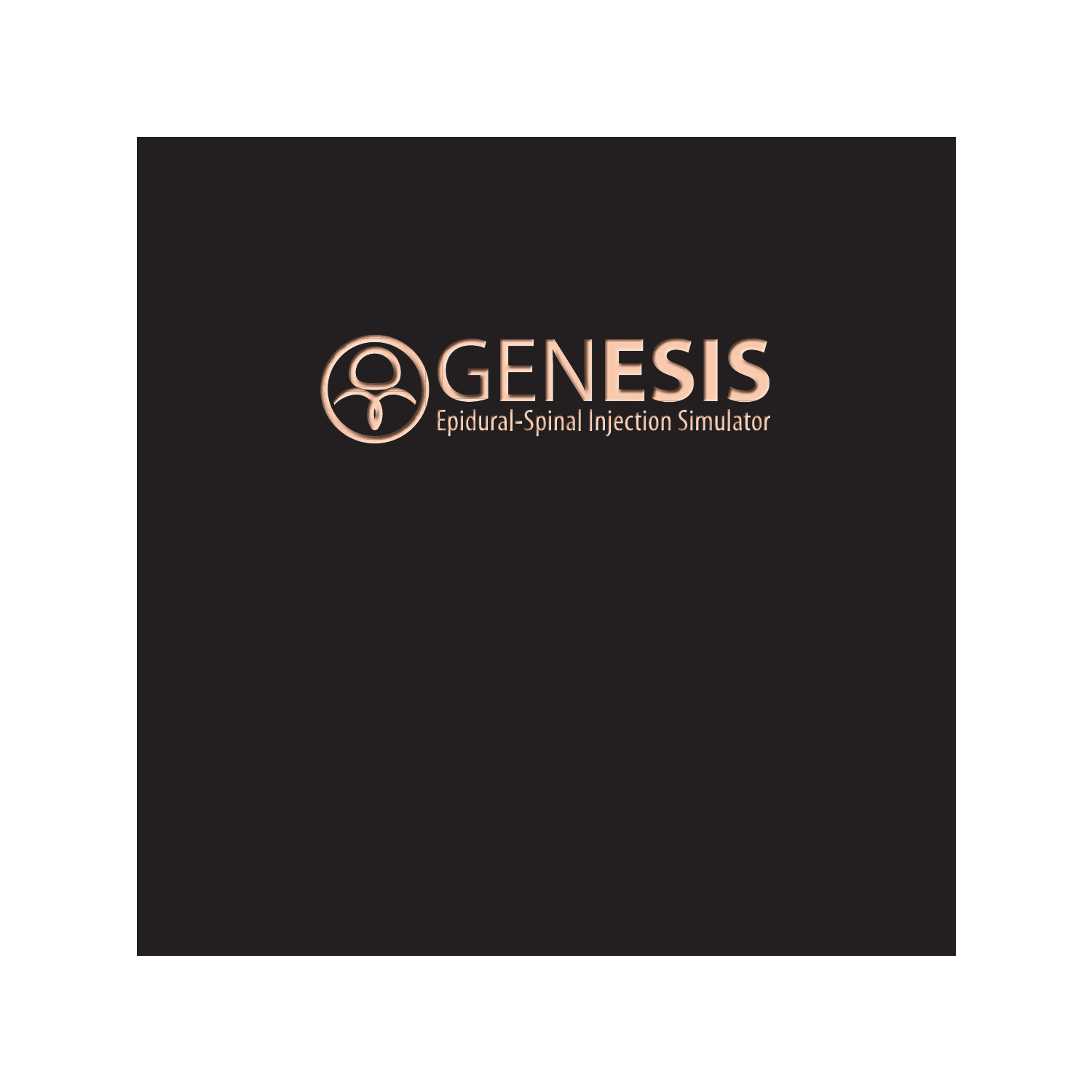

The GEN**ESIS** Epidural-Spinal Injection Simulator is the ideal training simulator for common neuraxial blocks. This ultrasound compatible model contains anatomical structures found in the lumbar region. The realistic loss of resistance and fluid filled intrathecal space allows users to locate the correct target sites. GEN**ESIS** is the beginning of lumbar block proficiency.



or over our always and it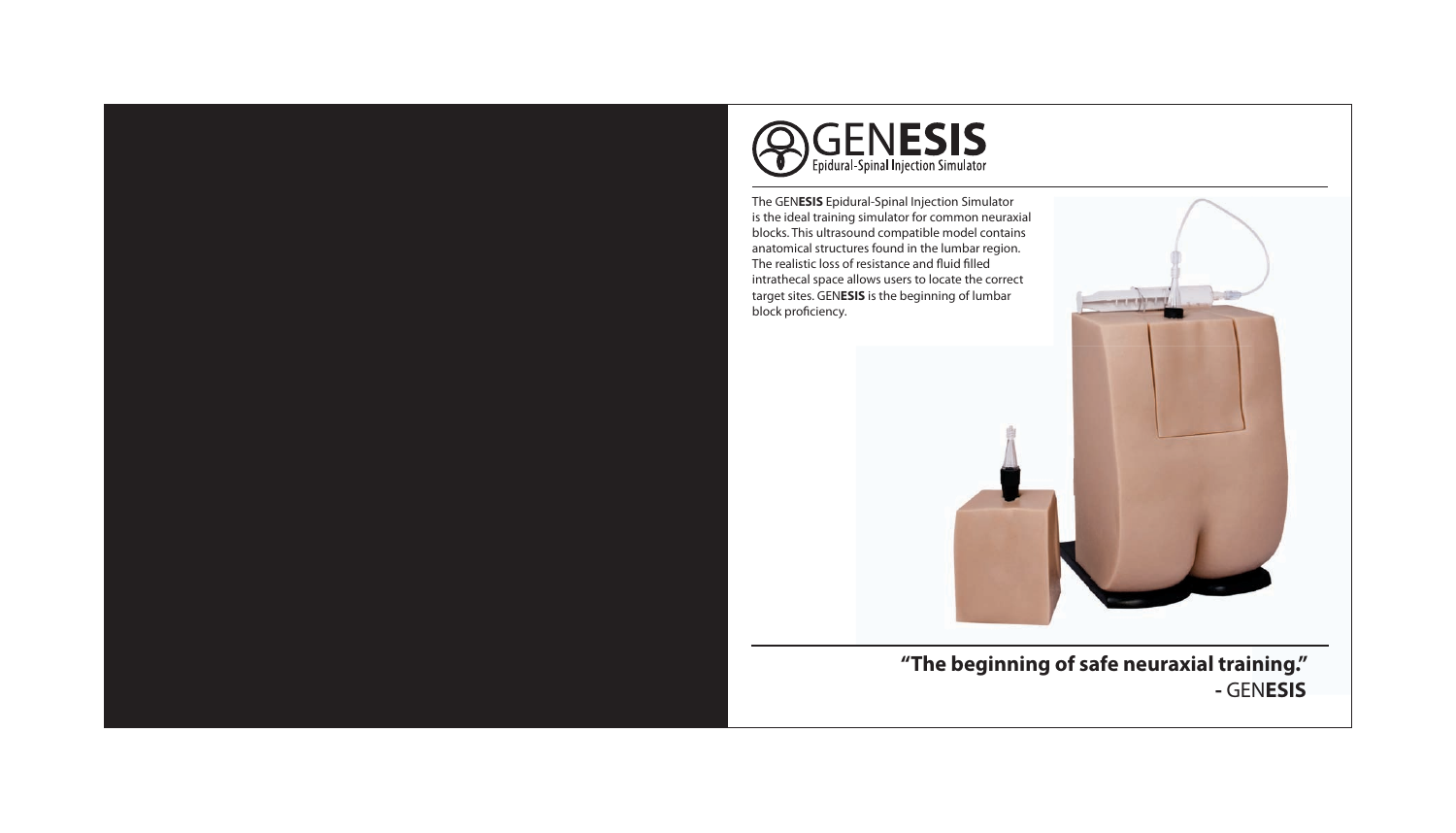





GEN**ESIS** is an ultrasound compatible training device with the ability to demonstrate routine neuraxial procedures: epidural loss of resistance, single shot spinals, epidural and spinal catheter placement, and combined spinal epidural technique. GEN**ESIS** will enhance your lumbar block proficiency.

**5**

**TRAINING TECHNIQUES**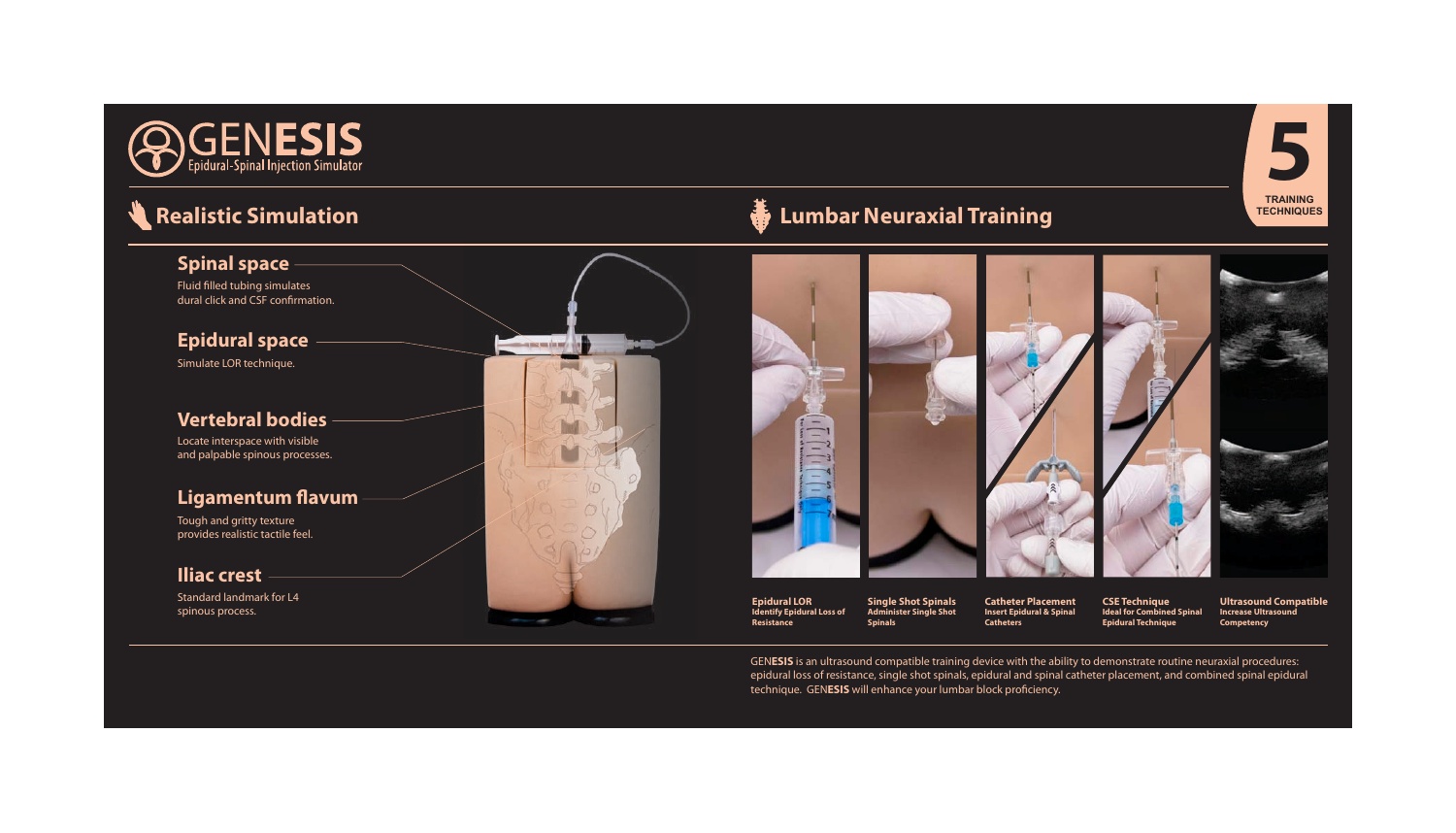



The GEN**ESIS** includes a body housing with the option of flexed seated or lateral decubitus positioning, two replaceable cores, six spinal tubings, fill line, and locking syringe.



Lightweight, airtight and watertight. Press & Pull latches. Double-layered soft-grip solid-core handle, lightweight retractable telescoping handle, and in-line wheels for easy transport.

Replaceable Cores Catalog #: 600-CORE Realistic skin texture with active L3-L4 and L4-L5 interspaces. Each core is packaged with three replaceable and easy to fill spinal tubings.



GENESIS Epidural-Spinal Injection Simulator

Fill Line & Syringe Catalog #: 600-LINE

(600TW) tubing available.

11" fill line with female to female luer connector and 30ml locking VacLok™ syringe.



GEN**ESIS** Epidural-Spinal Injection Simulator is designed, manufactured, and distributed by Epimed International. GEN**ESIS** is designed for training and educational purposes only. Epimed International is not responsible for any damage or injury caused by using this product. VacLok™ is a trademark of Merit Medical Systems, Inc.

(inquire for details on geriatric and obese replaceable cores)

LT-135 Rev. 0